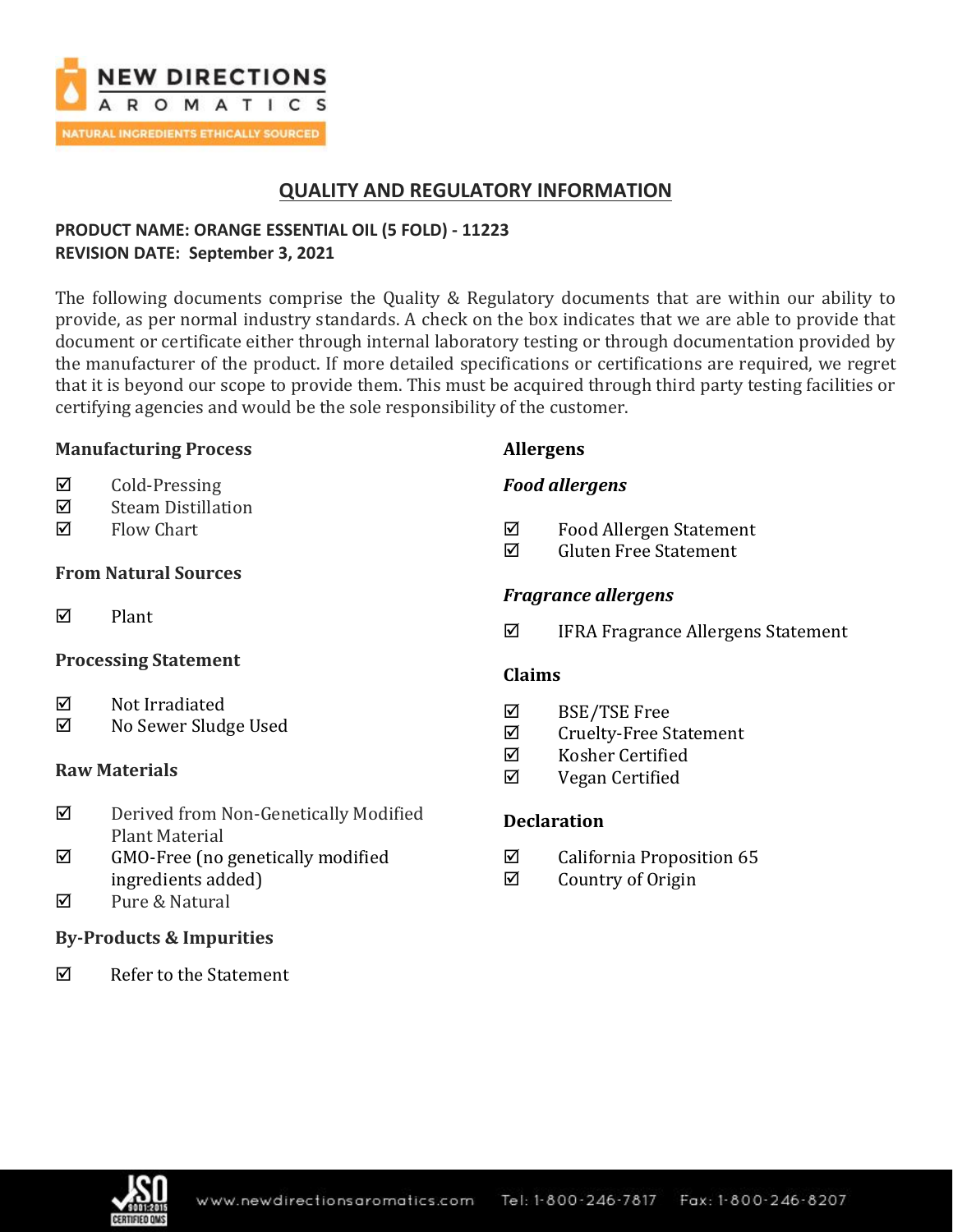

## **FLOW CHART**

### **PRODUCT NAME: ORANGE ESSENTIAL OIL (5 FOLD) – 11223**



### **Disclaimer & Caution:**

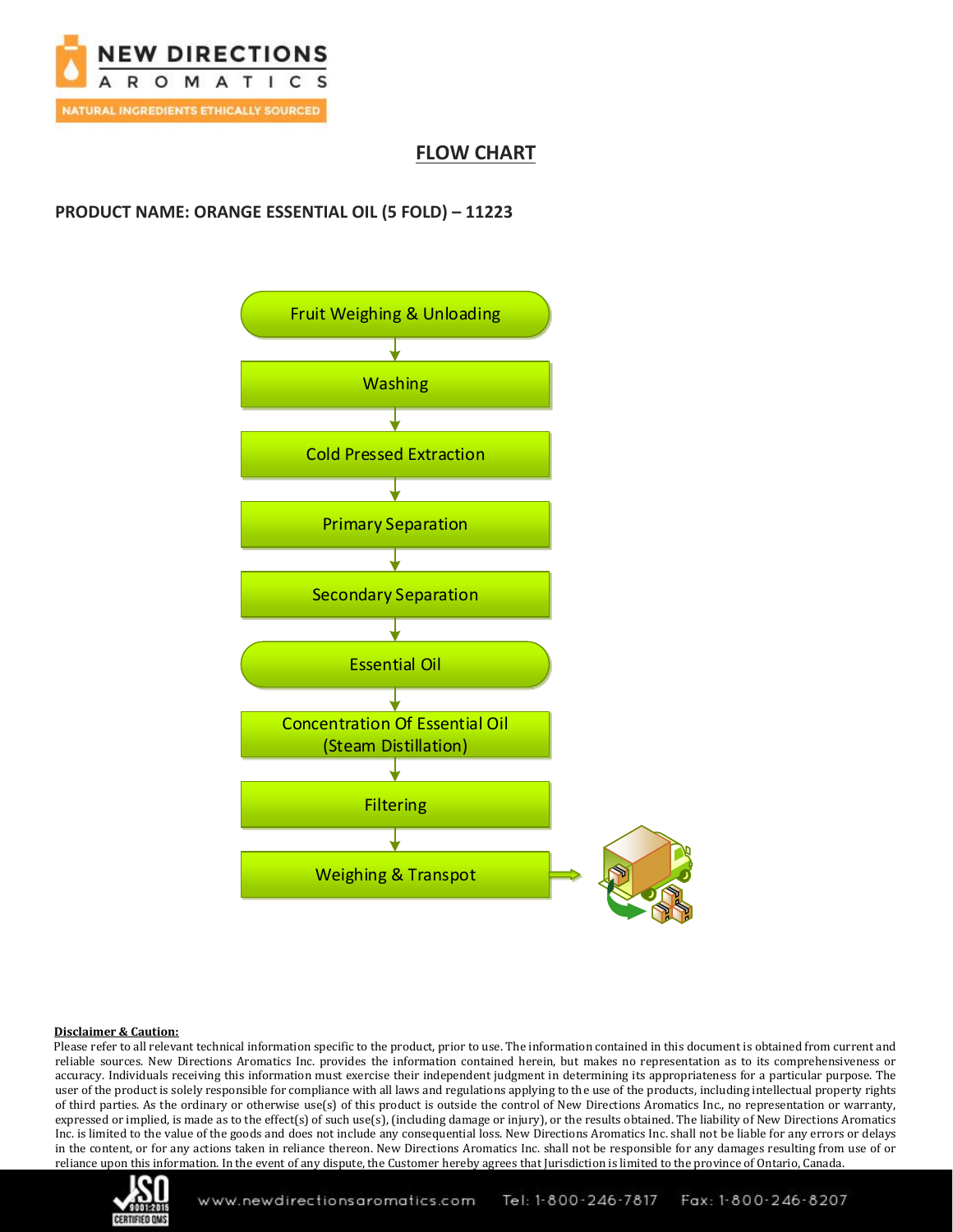

## **NON-IRRADIATION STATEMENT**

## **PRODUCT NAME: ORANGE ESSENTIAL OIL (5 FOLD) - 11223**

We hereby declare that, to the best of our knowledge, this product has not been irradiated and does not contain any ingredient that has gone through any irradiation.

### **Disclaimer & Caution:**

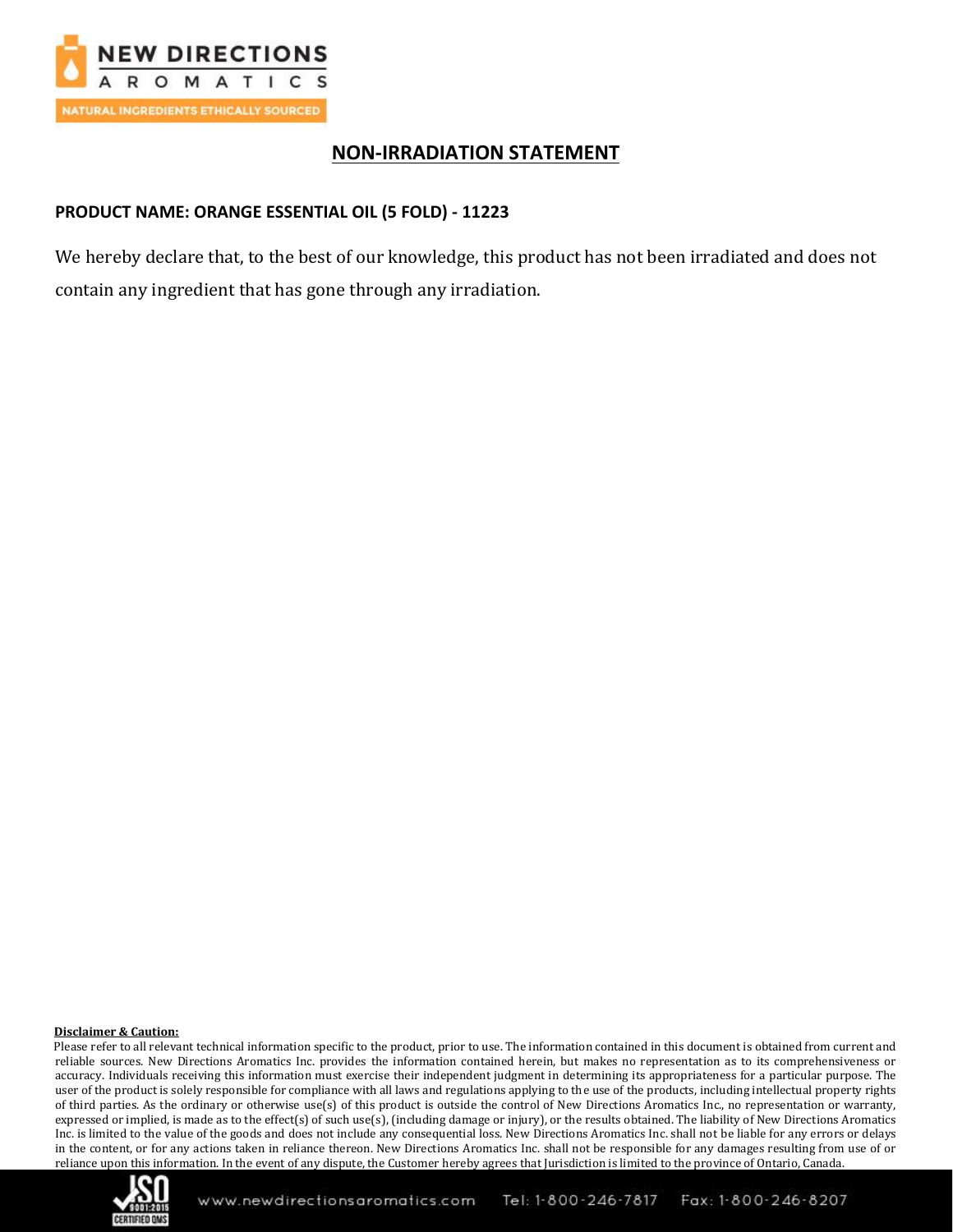

# **SEWER SLUDGE STATEMENT**

## **PRODUCT NAME: ORANGE ESSENTIAL OIL (5 FOLD) - 11223**

We hereby declare that, to the best of our knowledge, this product is free from, and was not processed with, sewer sludge.

### **Disclaimer & Caution:**

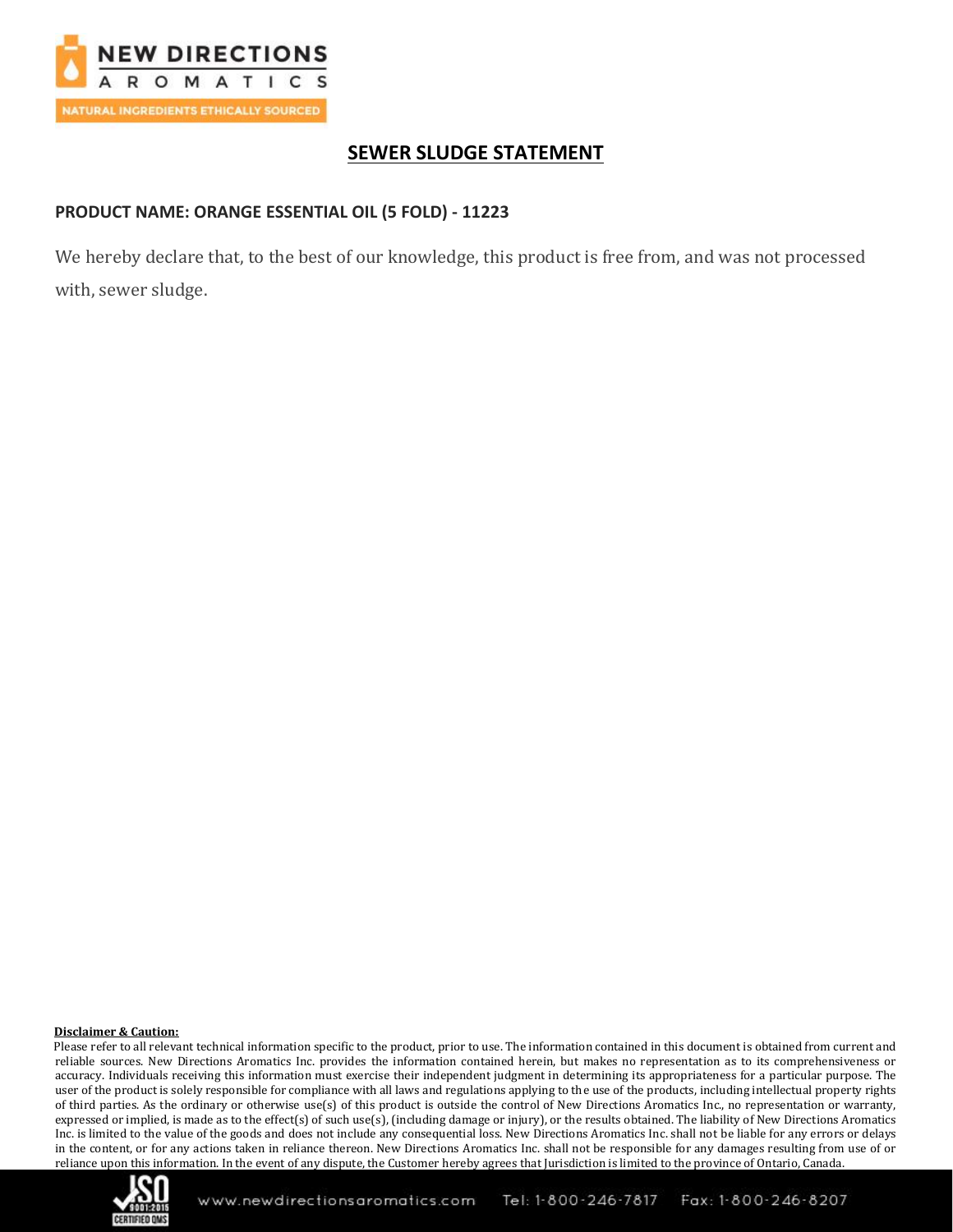

# **GMO STATEMENT**

## **PRODUCT NAME: ORANGE ESSENTIAL OIL (5 FOLD) - 11223**

We hereby declare that, to the best of our knowledge, this product was not produced from or with GMO plant material.

### **Disclaimer & Caution:**

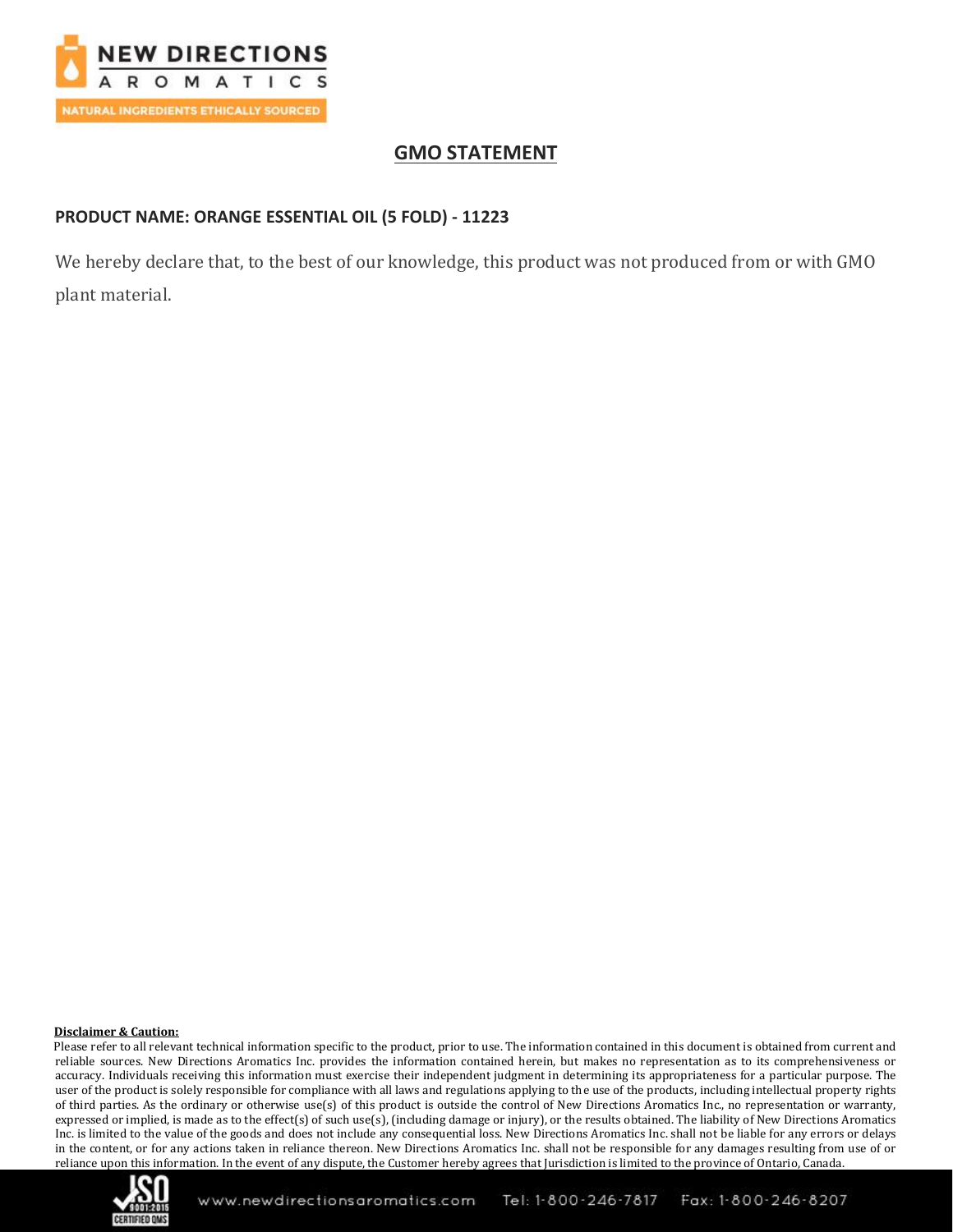

# **NATURAL STATEMENT**

## **PRODUCT NAME: ORANGE ESSENTIAL OIL (5 FOLD) - 11223**

We hereby declare that, to the best of our knowledge, this product is 100 % pure and natural.

### **Disclaimer & Caution:**

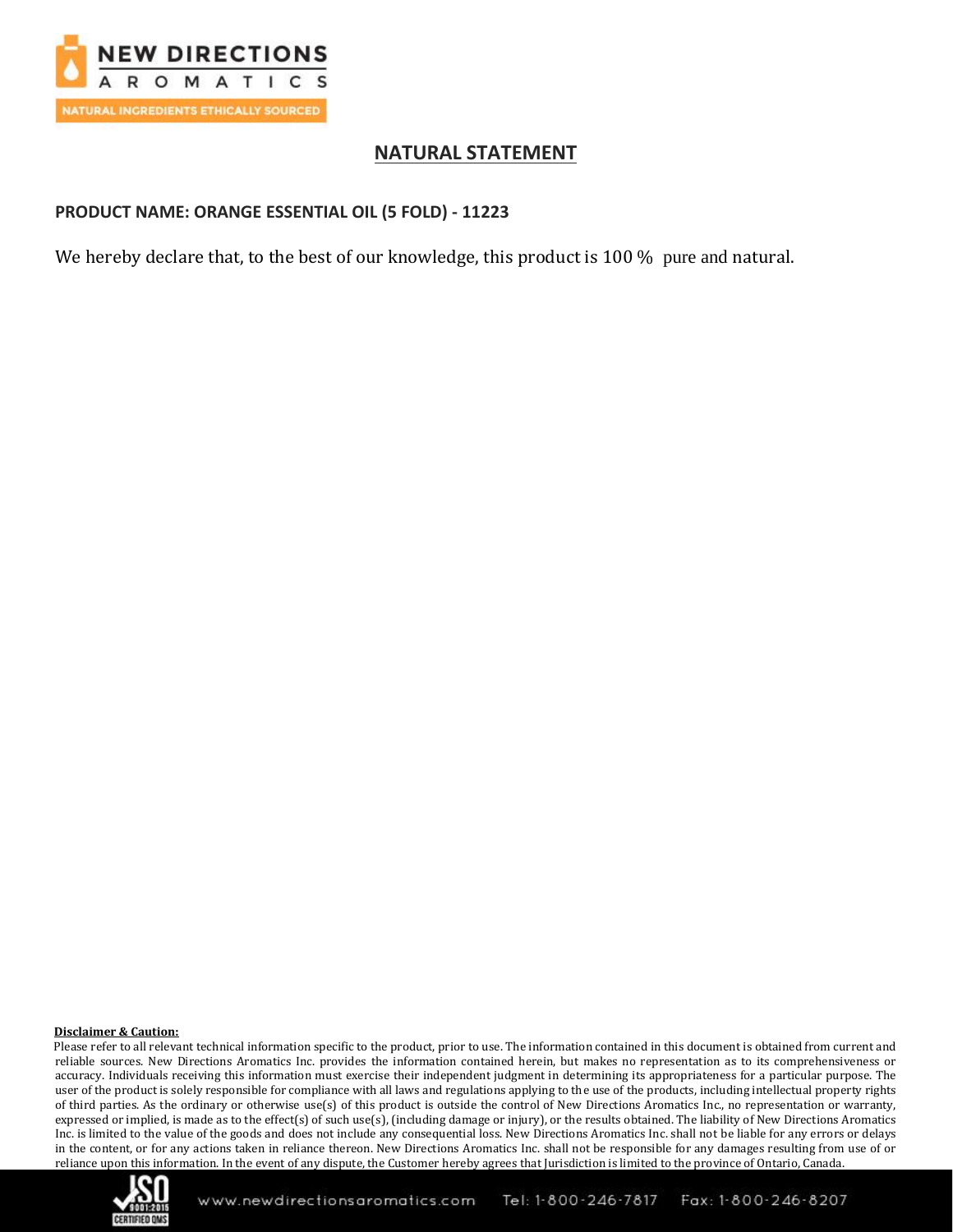

# **BY-PRODUCTS & IMPURITIES STATEMENT**

## **PRODUCT NAME: ORANGE ESSENTIAL OIL (5 FOLD) - 11223**

We hereby declare that, to the best of our knowledge, this product does not contain any of the following by-products and impurities:

- Phthalates
- Solvents and Residual Solvents

### **Disclaimer & Caution:**

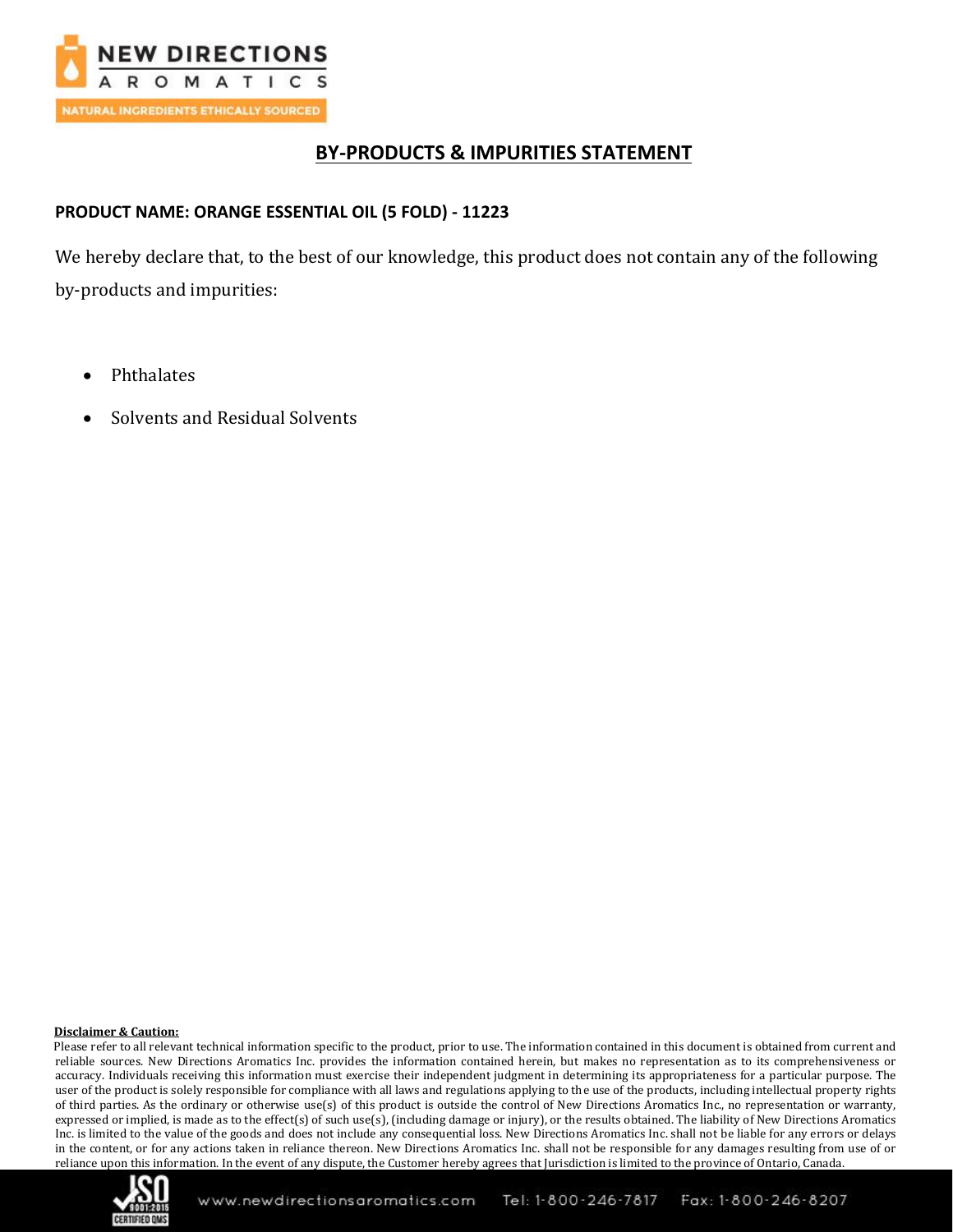

# **FOOD ALLERGEN INFORMATION**

## **PRODUCT NAME: ORANGE ESSENTIAL OIL (5 FOLD) - 11223**

| Component                                               | Present in the product |
|---------------------------------------------------------|------------------------|
| Peanuts (and/or derivatives,) e.g., protein oil         | N <sub>0</sub>         |
| Tree Nuts (and/or derivatives)                          | N <sub>0</sub>         |
| Seeds (Mustard, Sesame) (and/or derivatives)            | N <sub>0</sub>         |
| Wheat, Barley, Rye, Oats, Spelt, Kamut or their hybrids | N <sub>0</sub>         |
| Gluten                                                  | N <sub>0</sub>         |
| Soybeans (and/or derivatives)                           | N <sub>o</sub>         |
| Dairy (including lactose) or Eggs                       | N <sub>o</sub>         |
| Fish or their products                                  | N <sub>0</sub>         |
| Shellfish or their products                             | N <sub>o</sub>         |
| Celery (and/or derivatives)                             | N <sub>o</sub>         |
| Lupin (and/or derivatives)                              | N <sub>o</sub>         |
| Sulphites (and derivatives) (added or $\geq$ 10 ppm)    | N <sub>o</sub>         |

### **Disclaimer & Caution:**

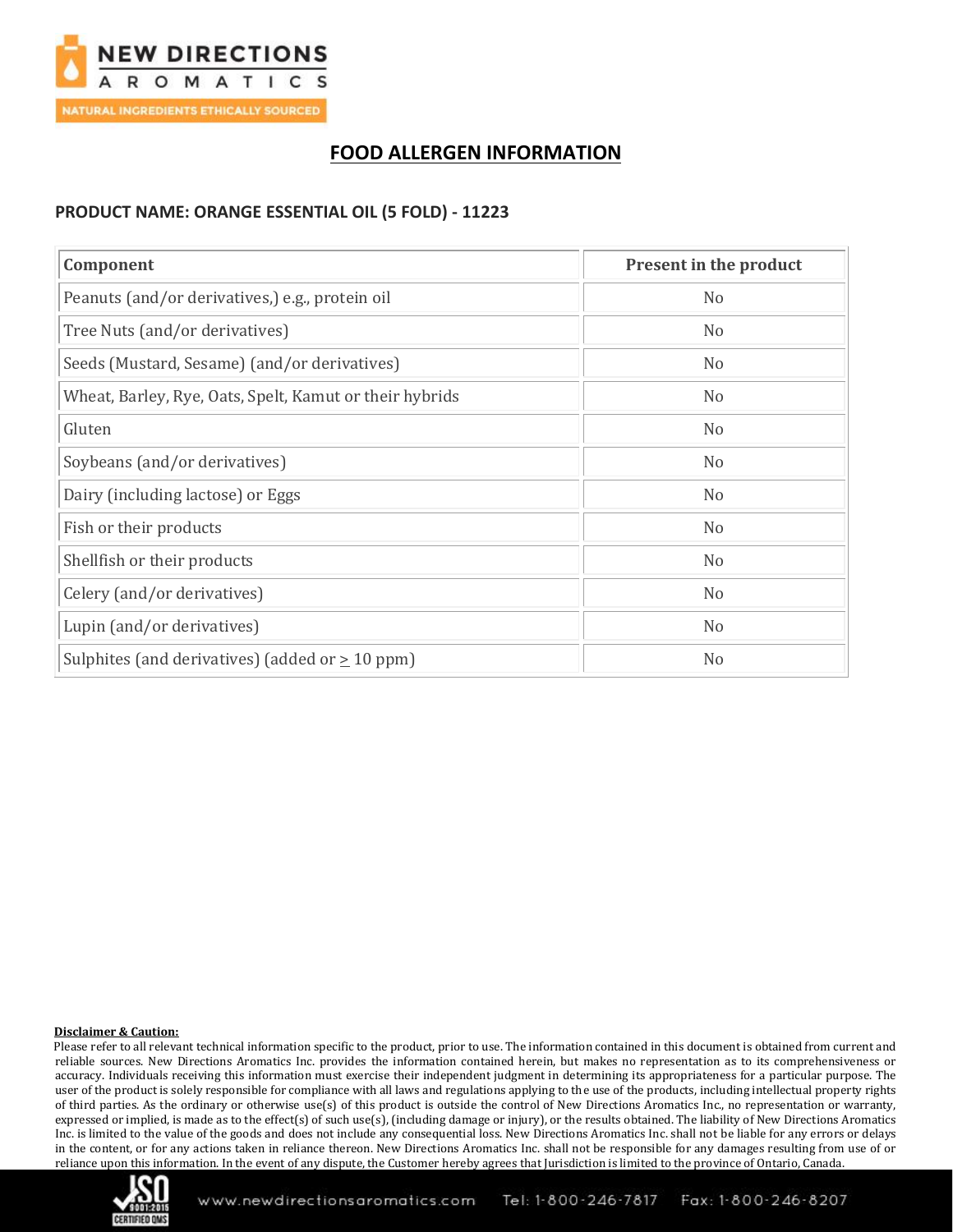

# **GLUTEN STATEMENT**

## **PRODUCT NAME: ORANGE ESSENTIAL OIL (5 FOLD) - 11223**

We hereby declare that, to the best of our knowledge, this product is gluten-free and was not manufactured with any ingredients containing gluten.

### **Disclaimer & Caution:**

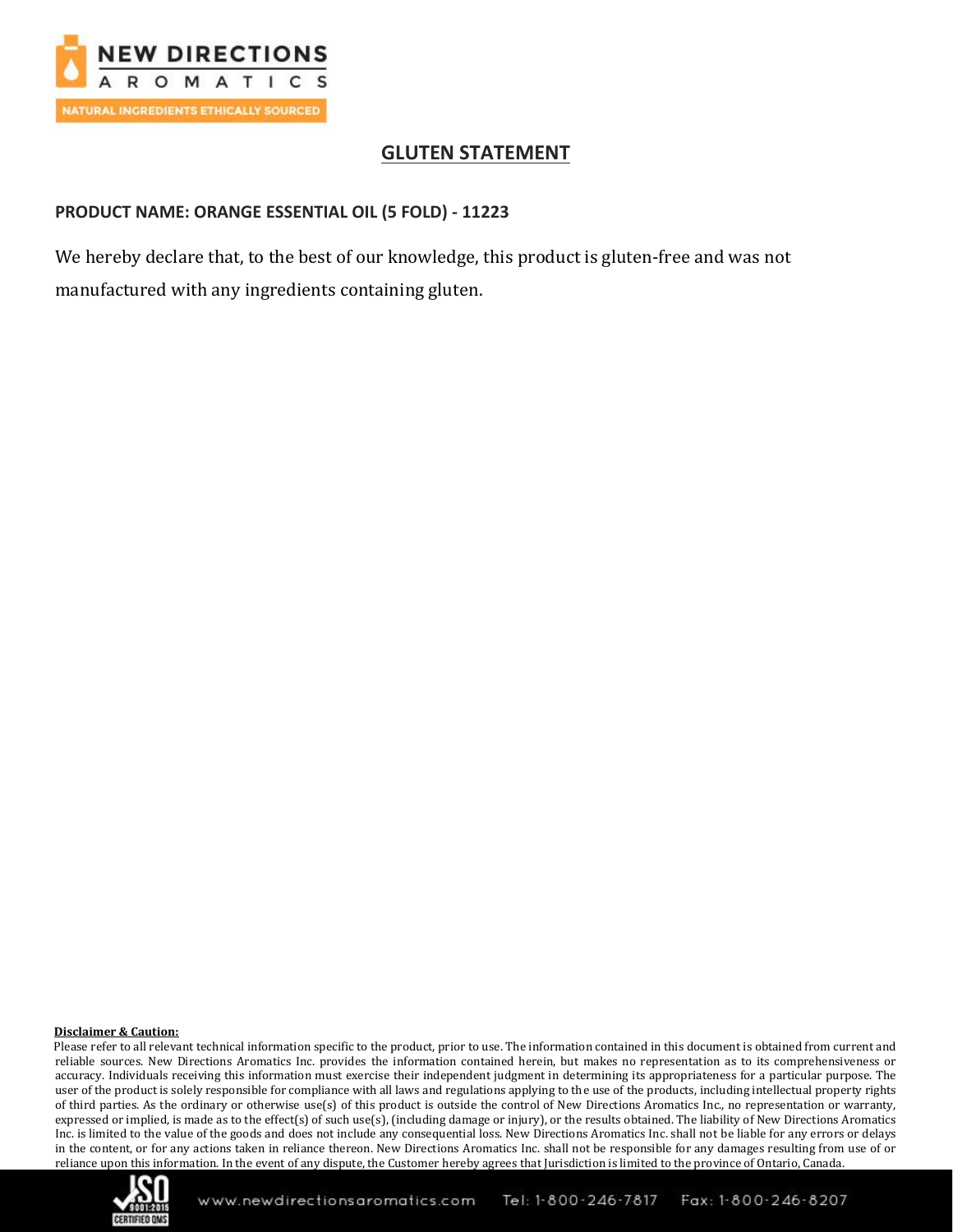

# **IFRA FRAGRANCE ALLERGEN STATEMENT**

## **PRODUCT NAME: ORANGE ESSENTIAL OIL (5 FOLD) - 11223**

| <b>Ingredients</b>                                           | CAS#           | $\frac{0}{0}$    |
|--------------------------------------------------------------|----------------|------------------|
| Alpha-Amyl Cinnamic Alcohol                                  | 101-85-9       | $\theta$         |
| Alpha-Amyl Cinnamic Aldehyde                                 | 122-40-7       | $\boldsymbol{0}$ |
| Anisyl Alcohol                                               | $105 - 13 - 5$ | $\boldsymbol{0}$ |
| <b>Benzyl Alcohol</b>                                        | $100 - 51 - 6$ | $\boldsymbol{0}$ |
| <b>Benzyl Benzoate</b>                                       | 120-51-4       | $\boldsymbol{0}$ |
| <b>Benzyl Cinnamate</b>                                      | $103 - 41 - 3$ | $\boldsymbol{0}$ |
| <b>Benzyl Salicylate</b>                                     | 118-58-1       | $\boldsymbol{0}$ |
| Cinnamic Alcohol                                             | 104-54-1       | $\boldsymbol{0}$ |
| Cinnamic Aldehyde (Cinnamal)                                 | 104-55-2       | $\mathbf{0}$     |
| Citral                                                       | 5392-40-5      | $0.60 - 0.82$    |
| Citronellol                                                  | 106-22-9       | $0.01 - 0.04$    |
| Coumarin                                                     | $91 - 64 - 5$  | $\boldsymbol{0}$ |
| Eugenol                                                      | $97 - 53 - 0$  | $\theta$         |
| Farnesol                                                     | 4602-84-0      | $\theta$         |
| Gamma-Methyl Ionone (Alpha Isomethyl Ionone)                 | 127-51-5       | $\boldsymbol{0}$ |
| Geraniol                                                     | $106 - 24 - 1$ | $0.01 - 0.06$    |
| Hexyl Cinnamic Aldehyde                                      | 101-86-0       | $\boldsymbol{0}$ |
| HMPCC (Lyral) (Hydroxyisohexyl 3- cyclohexene Carboxaldehye) | 31906-04-4     | $\mathbf{0}$     |

### **Disclaimer & Caution:**

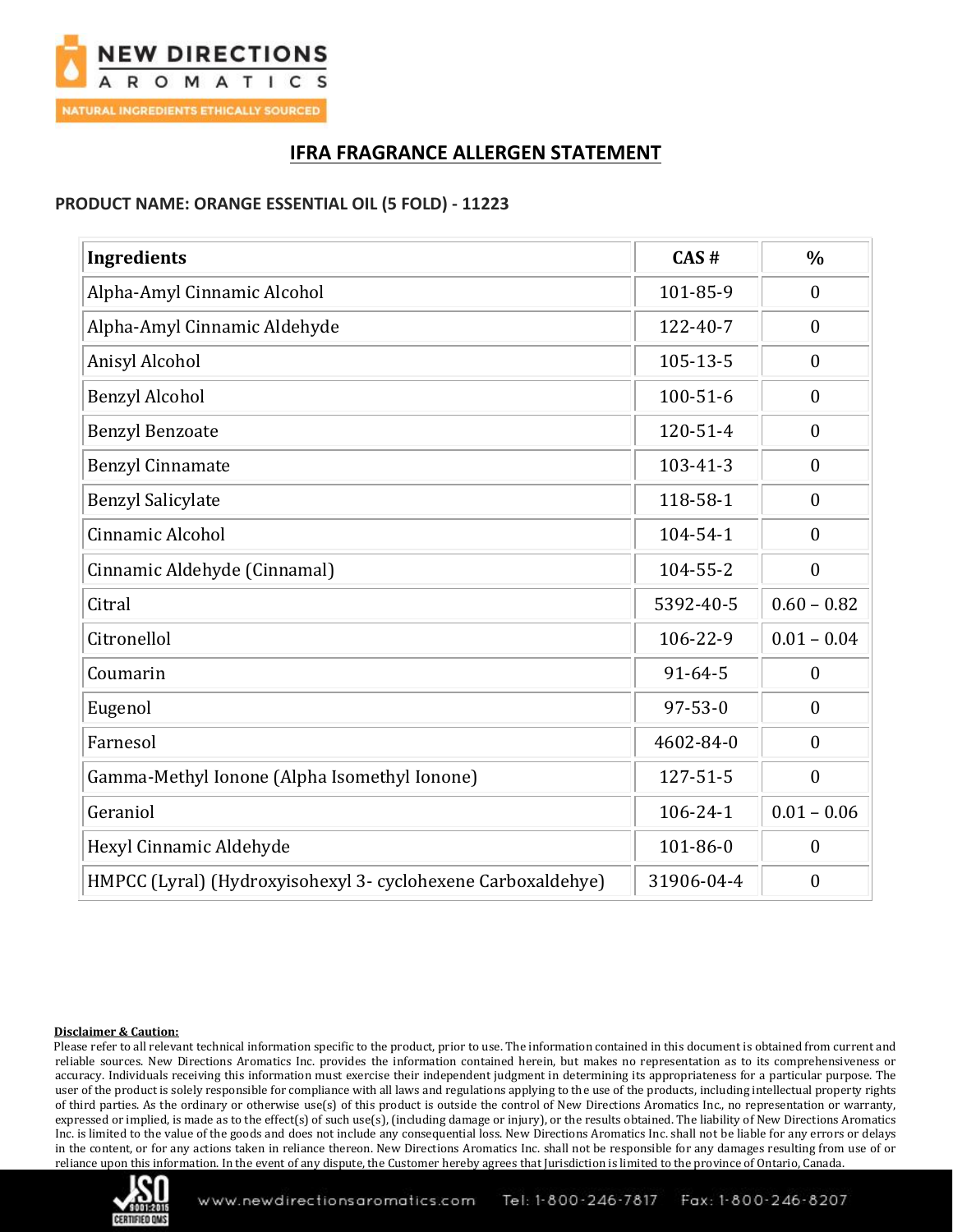

# **IFRA FRAGRANCE ALLERGEN STATEMENT (cont'd)**

### **PRODUCT NAME: ORANGE ESSENTIAL OIL (5 FOLD) - 11223**

| <b>Ingredients</b>                             | CAS#           | $\frac{0}{0}$ |
|------------------------------------------------|----------------|---------------|
| Hydroxycitronellal                             | 107-75-5       | 0             |
| Isoeugenol                                     | $97 - 54 - 1$  | 0             |
| Lilial (Butylphenyl Methylpropional)           | $80 - 54 - 6$  | 0             |
| d-Limonene                                     | 5989-27-5      | $94 - 97$     |
| Linalool                                       | 78-70-6        | $0.2 - 0.6$   |
| Methyl Heptine Carbonate (Methyl 2- Octynoate) | $111 - 12 - 6$ | 0             |
| Oak Moss Extracts (Evernia Prunastri)          | 90028-68-5     | $\Omega$      |
| Tree Moss Extracts (Evernia Furfuracea)        | 90028-67-4     | 0             |

### **Disclaimer & Caution:**

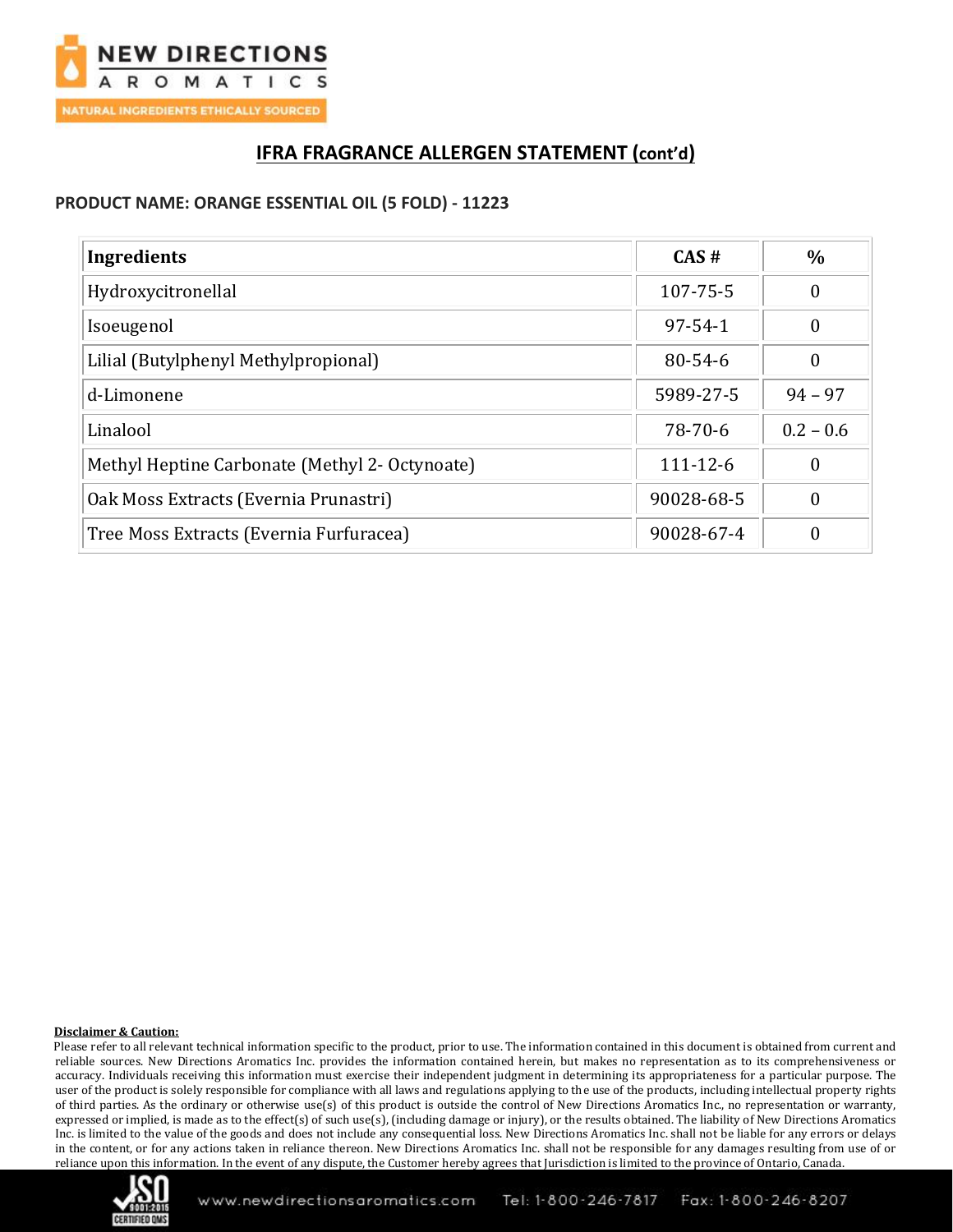

# **DECLARATION OF BOVINE/TRANSFERABLE SPONGIFORM ENCEPHALOPATHY (BSE/TSE)**

## **PRODUCT NAME: ORANGE ESSENTIAL OIL (5 FOLD) - 11223**

We hereby confirm that this product was not made with, nor contains, any animal material or derivatives, and is free of BSE/TSE.

### **Disclaimer & Caution:**

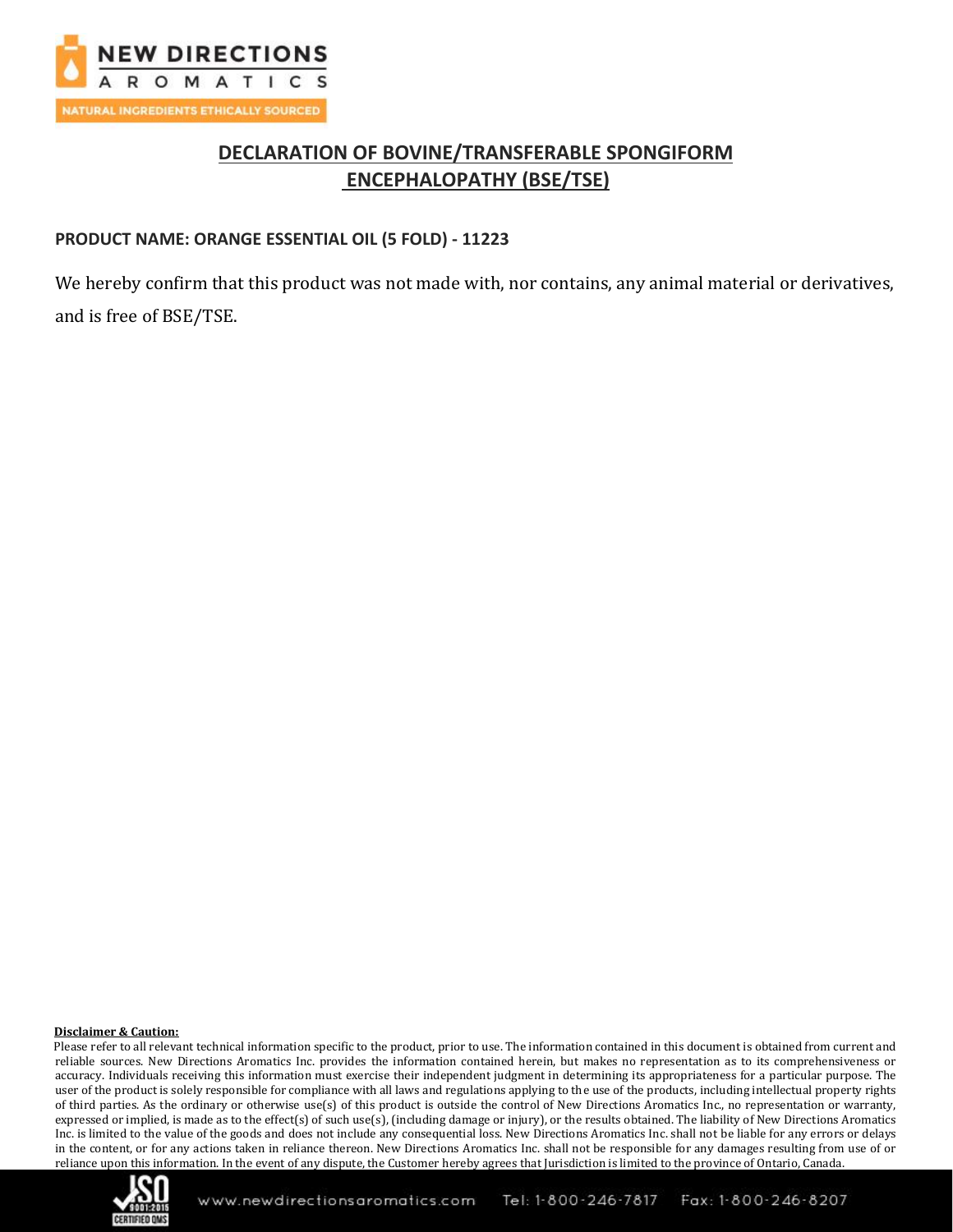

# **CRUELTY-FREE STATEMENT**

## **PRODUCT NAME: ORANGE ESSENTIAL OIL (5 FOLD) - 11223**

We hereby declare that, to the best of our knowledge, this product has not been tested on animals.

### **Disclaimer & Caution:**

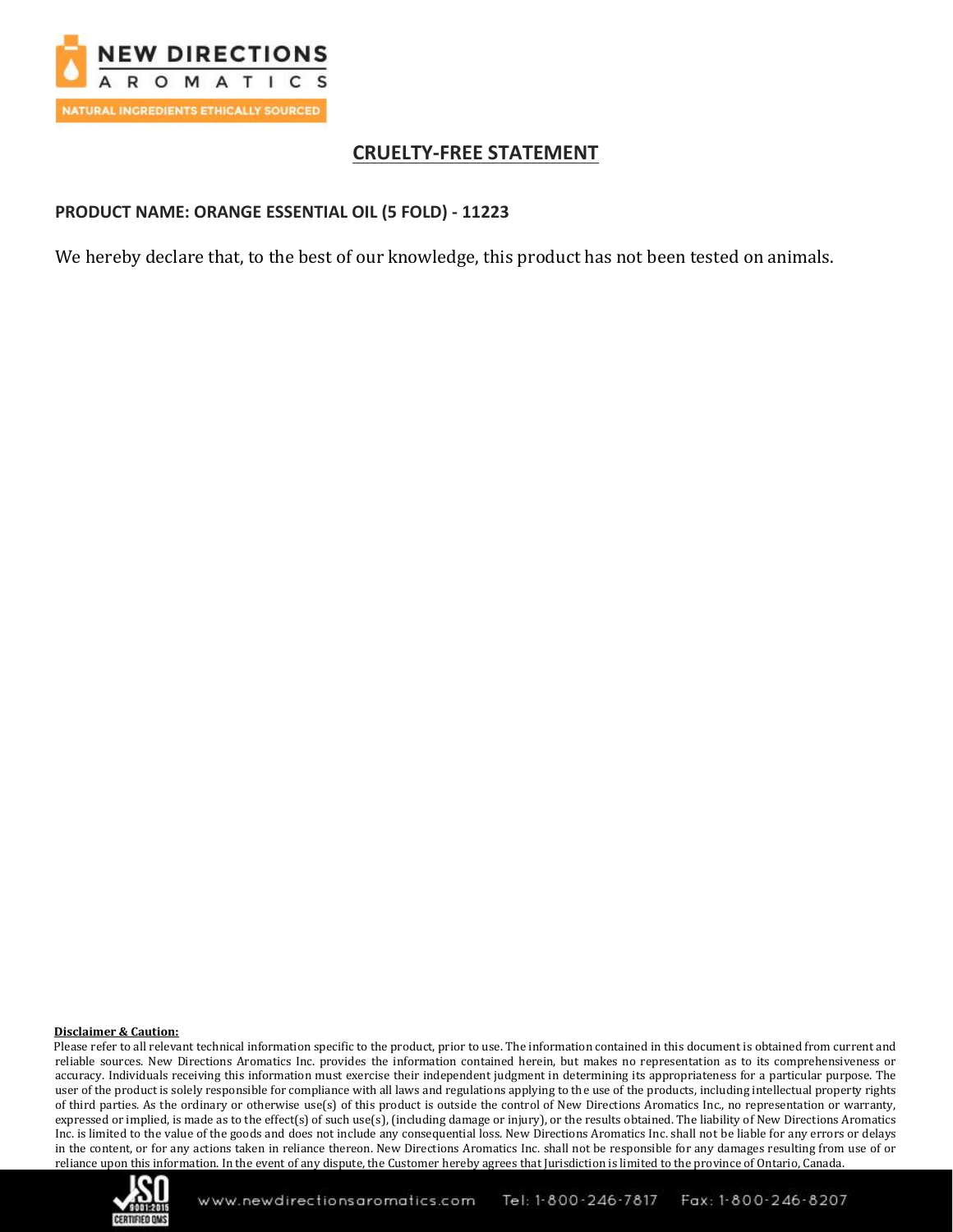

# **KOSHER STATEMENT**

### **PRODUCT NAME: ORANGE ESSENTIAL OIL (5 FOLD) - 11223**

We hereby confirm that this product is certified to Kosher standards.

### **Disclaimer & Caution:**

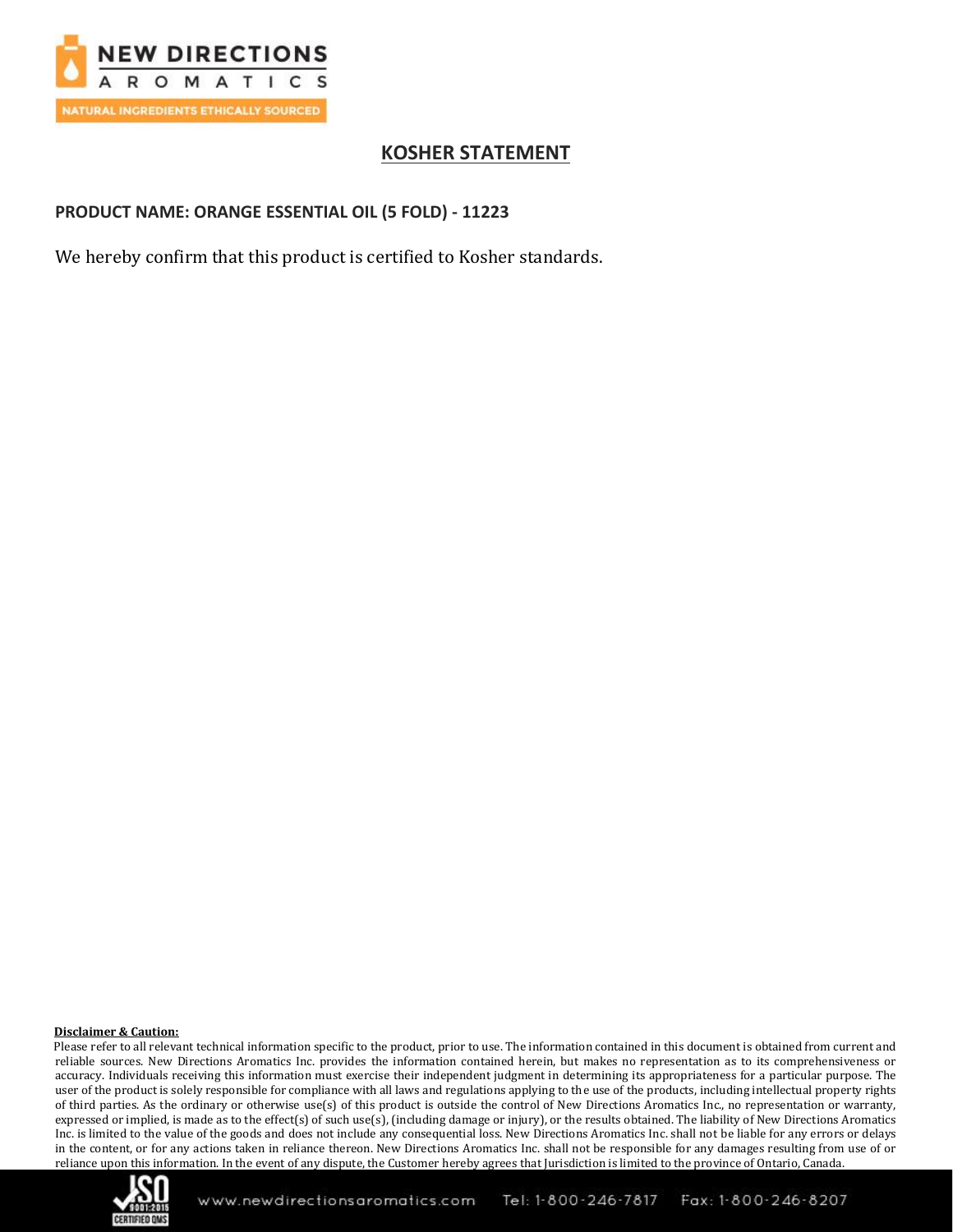

# **VEGAN STATEMENT**

**PRODUCT NAME: ORANGE ESSENTIAL OIL (5 FOLD) - 11223**

We hereby confirm that this product has been certified to Vegan standards.

### **Disclaimer & Caution:**

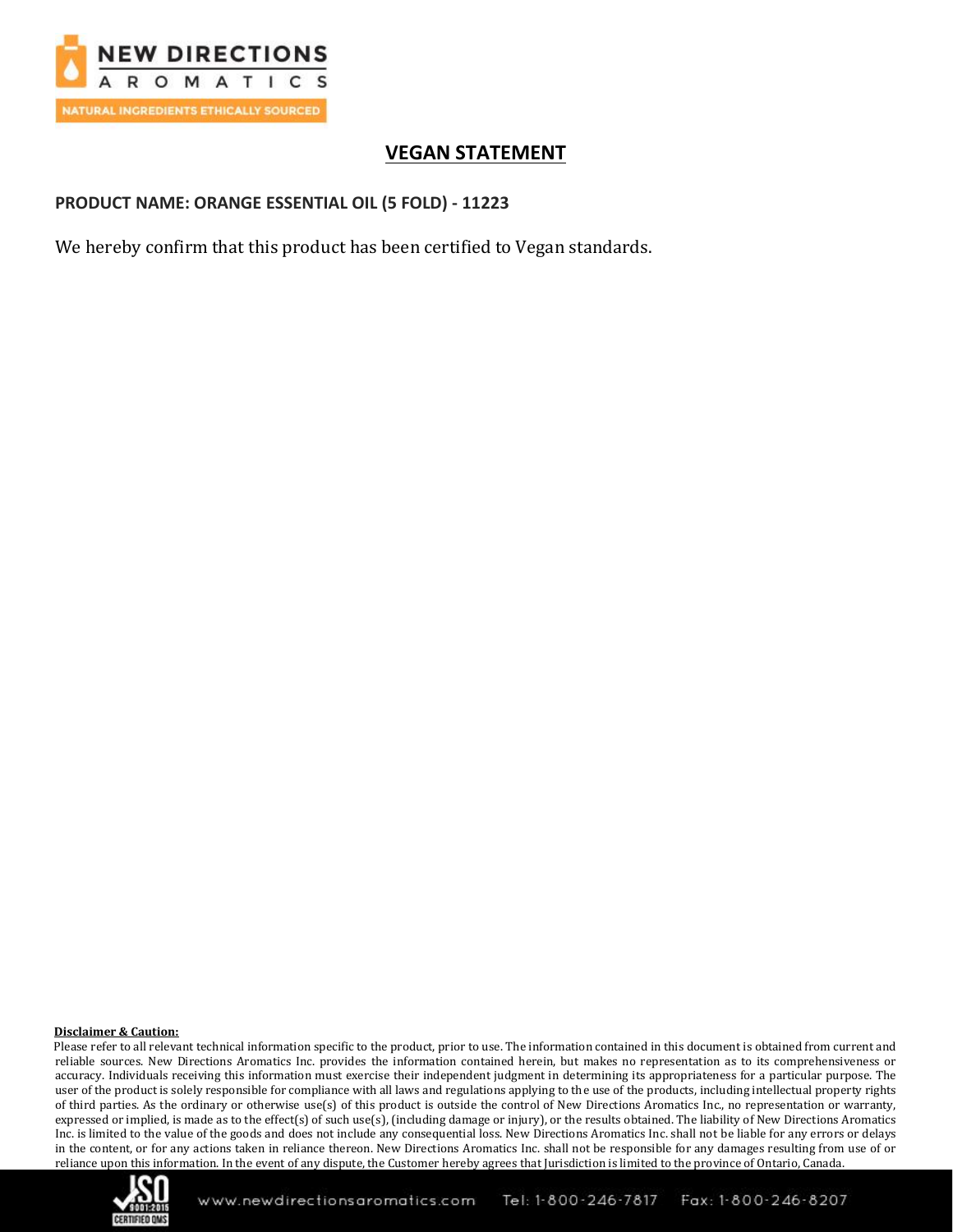

# **CALIFORNIA PROPOSITION 65 STATEMENT**

## **PRODUCT NAME: ORANGE ESSENTIAL OIL (5 FOLD) - 11223**

We hereby declare that, to the best of our knowledge, this product does not contain any substance that has been listed on California Proposition 65.

.

### **Disclaimer & Caution:**